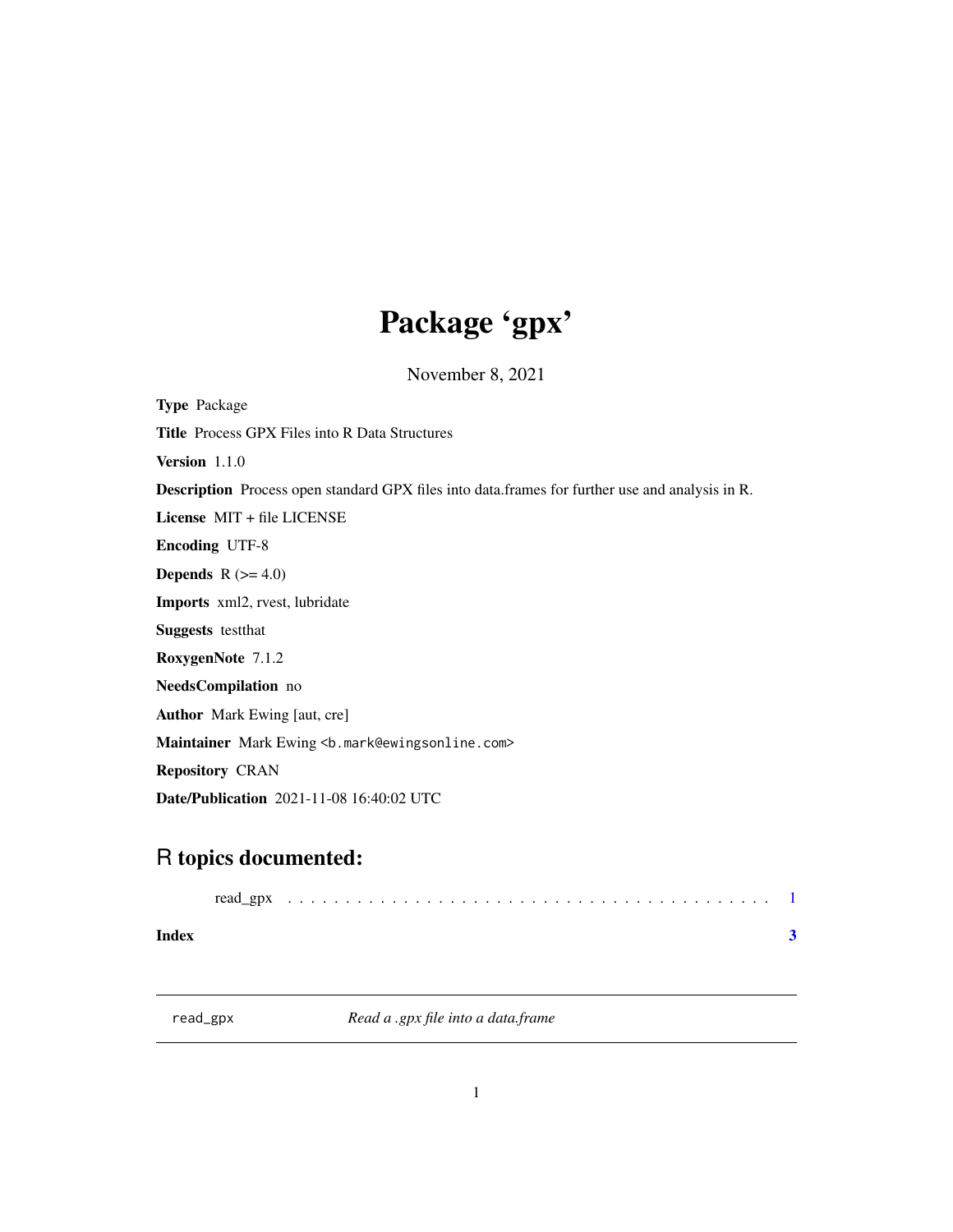#### Description

Read a .gpx file into a list of data.frames, one each for tracks, routes and waypoints.

The named element 'tracks' is a named list of tracks present in the file. It will always contain columns for Elevation, Time, Latitude, Longitude, and Segment ID.

The named element 'routes' is an unnamed list of routes present in the file. It will always contain columns for Elevation, Time, Latitude, and Longitude.

The named element 'waypoints' is an unnamed list of routes present in the file. It will always contain columns for Elevation, Time, Latitude, and Longitude.

In each case, if there are extensions in the file within the record type, it will attempt to include them as columns as well. If there are no points of the specified type, it will contain a 0-row data.frame with all the standard column names.

#### Usage

```
read_gpx(file)
```
#### Arguments

file A path to a .gpx file

#### Value

List of data frames

#### Examples

```
## Not run:
hikes = read_gpx('hiking_file.gpx')
hikes$tracks
hikes$routes
hikes$waypoints
```
## End(Not run)